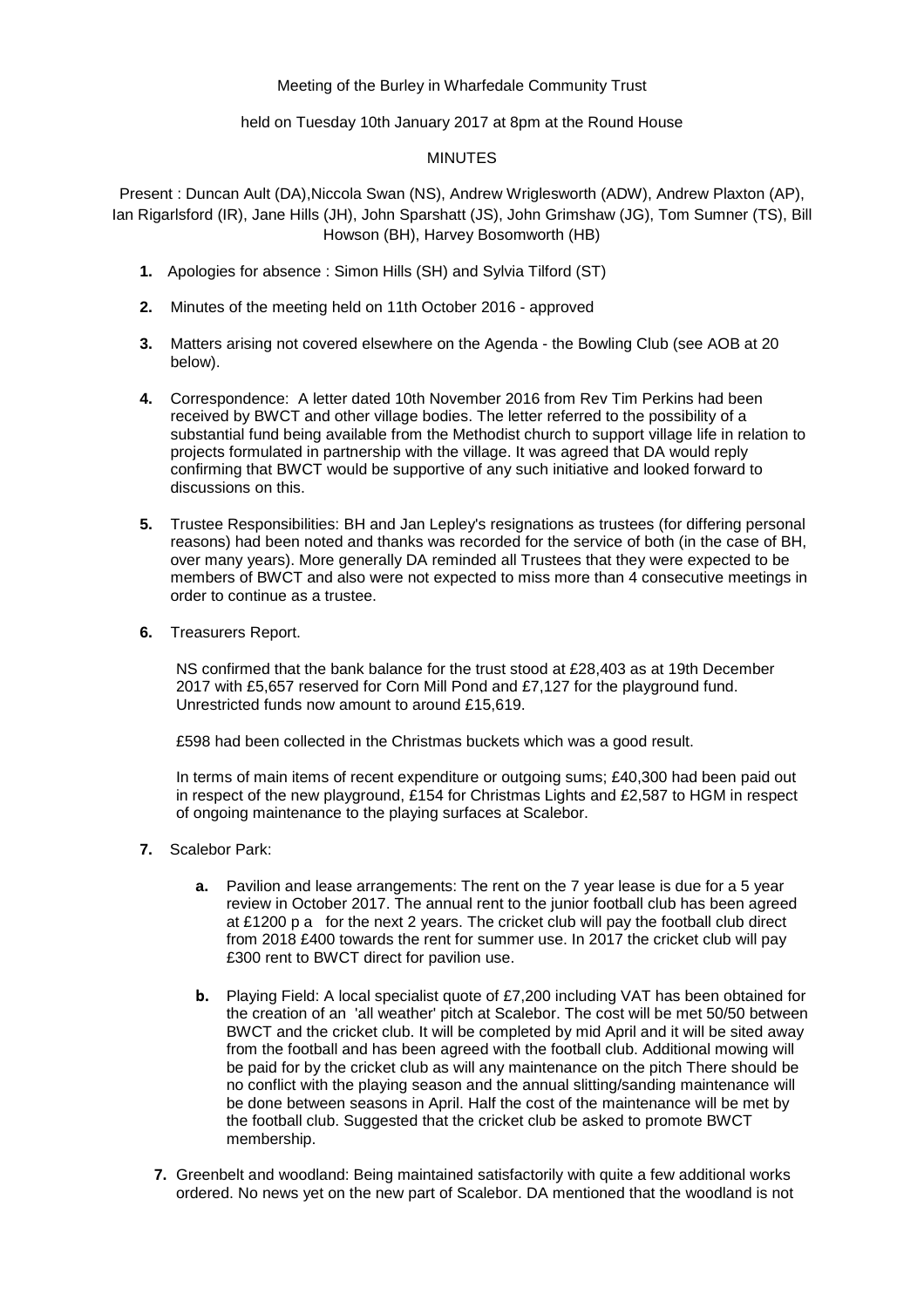BWCT's responsibility. It was also indicated in general that some clarity might still be needed for Scalebor residents in terms of what they were charged by Greenbelt.

- **8.** Marketing: A sub committee meeting would be arranged by IR shortly. There is a continued focus on online promotion of BWCT. DA was to present to Probus the following week.
- **9.** Corn Mill Pond: nothing to report other than that the hedge at the rear of the pond had recently been cut.
- **10.** Burley website and forum
	- **a.** The annual activity details were explained by HB and show a continuation of a year by year increase in 'hits', due in part to the increase in the number of supported websites such as Probus, 'Walkers are Welcome' and the Burley Trojans.
	- **b.** A new computer system with up to date equipment (including computer, printer etc) has being looked at for Malcolm Fisher. The cost is around £1,100 and was approved. New membership software is also being considered with the costs of available programmes now becoming more reasonable. After discussion it was agreed that due to the speed with which hardware becomes obsolete there was no need to regard the new equipment as part of BWCT's assets.
	- **c.** An advantage of the suggested upgrade of software would be to enable specified persons to update relevant parts of the system and would generally make it easier for the system to continue to be maintained if and when Malcolm is unable to do so.
- **11** Membership 2016/7:

DA reported an increase in membership being dealt with online which had risen from 49 two years ago, to 63 last year and 106 members this year, who were mostly new members. Total membership was now 775 (657 last year, so up 18%). It was felt that the village wide distribution of flyers had resulted in a significant increase in new members. This will be done again this year.

**12**. Christmas Lights:

This years lights had once again had very positive public reaction and thanks were recorded to TS and his team.

JG confirmed that a contribution of £1,500 plus VAT from Burley Parish Council was in this years BPC budget

**13**. Duck race

Time and date confirmed for 2017 as June 18th.

**14**. The Round House:

JG reported that transfer of legal ownership to BPC should be completed by the end of this tax year. BPC had already drawn up a budget for external repairs which were estimated to be in the region of £21,000 plus VAT according to the survey obtained. BWCT will be responsible for the interior.

JG indicated that BPC would be taking on the leases of a number of important village properties and other responsibilities. In this context Bradford Metropolitan District Council had agreed that the Library would be funded for 12 more months to allow more time for local plans to evolve.

**15**. Jubilee Garden/Pudding Tree Garden:

All scheduled work had been completed. DA mentioned that the lease on Pudding Tree garden was ending later in 2017 and would follow this up.